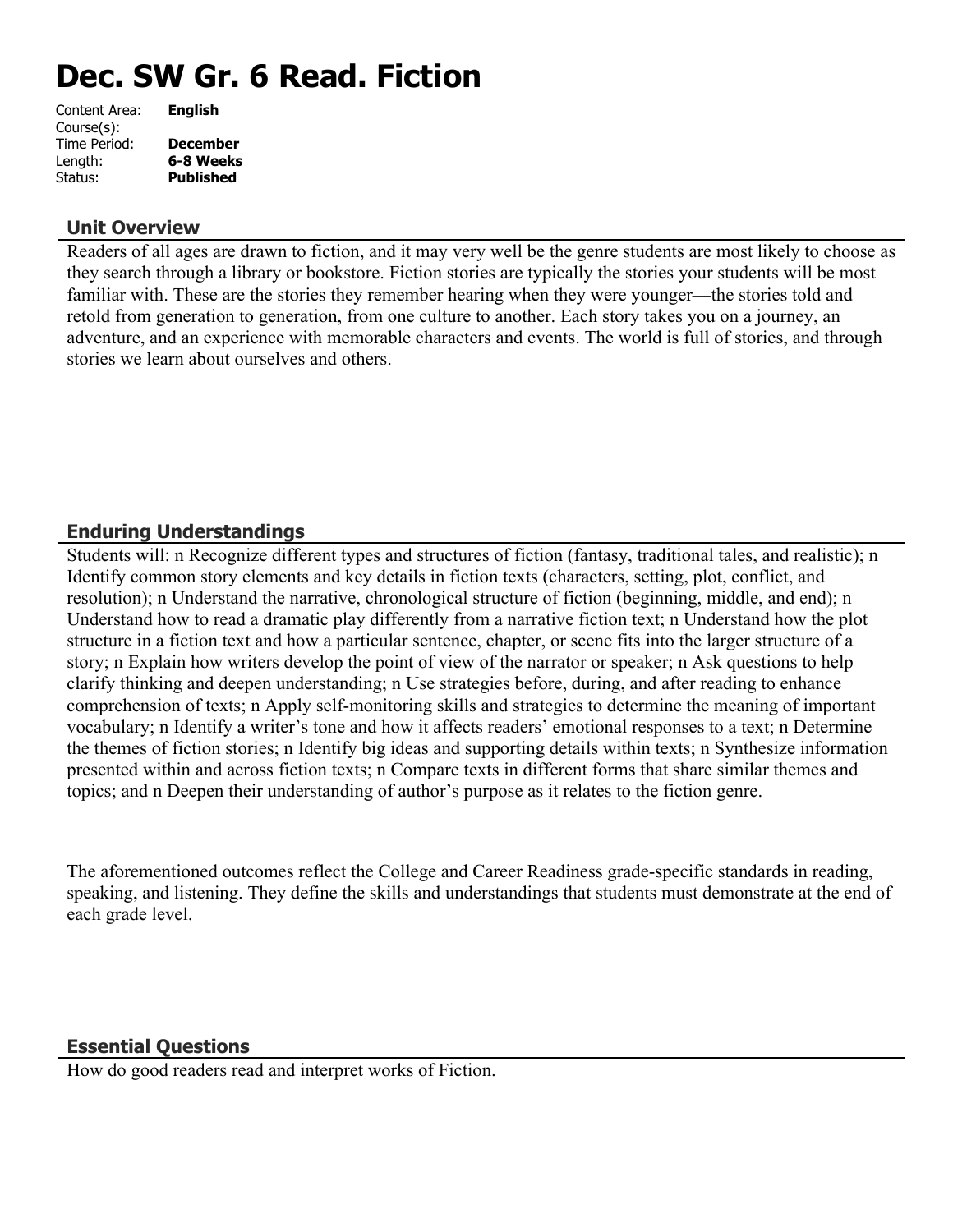Interactive Read-Aloud Lessons

Lesson 1: Building the World of the Story uses all of the mentor texts from the unit, particularly The Circuit: Stories From the Life of a Migrant Child by Francisco Jiménez. Rationale: Readers understand that while there are different types of fiction, they all share the same purpose of entertaining the audience. Students will build the world of the story by asking questions and gathering information to understand the elements of a story. Common Core State Standards: RL.6.1, SL.6.1, RL.6.10, RI.6.10, SL.6.4, SL.6.6 Skills and Strategies: Text and Genre Features/Structure, Monitoring and Repairing Comprehension, Speaking to Communicate, Listening and Responding, Engaging in Discussion/Collaborating

Lesson 2: The Big Picture uses Seedfolks by Paul Fleischman. Rationale: Readers understand that fiction is often organized chronologically. Students will pay attention to time shift signals and the way that chapters fit together to create the overall structure of a narrative. Common Core State Standards: RL.6.1, RL.6.5, RL.6.6, SL.6.1, RL.6.10, RI.6.10, SL.6.4, SL.6.6, W.6.10 Skills and Strategies: Text and Genre Features/Structure, Making Inferences, Speaking to Communicate, Listening and Responding, Engaging in Discussion/Collaborating

Lesson 3: Who's Telling the Story? uses Seedfolks by Paul Fleischman. Rationale: Readers recognize a narrator's point of view and how it is developed across a text. Students will learn about the influence that a writer's point of view has on a story. Common Core State Standards: RL.6.1, RL.6.6, SL.6.1, RL.6.10, RI.6.10, SL.6.4, SL.6.6, W.6.10 Skills and Strategies: Text and Genre Features/Structure, Visualizing, Making Inferences, Speaking to Communicate, Listening and Responding, Engaging in Discussion/Collaborating Mentor Texts The Circuit: Stories From the Life of a Migrant Child by Francisco Jiménez Grandmama's Pride by Becky Birtha I Can Hear the Sun by Patricia Polacco Just a Dream by Chris Van Allsburg The Lily Cupboard: A Story of the Holocaust by Shulamith Levey Oppenheim Seedfolks by Paul Fleischman Fiction Shared Texts "Claudette's Story" by Ed Combs "The Day I Didn't Go to the Pool" by Leslie J. Wyatt from CRICKET Magazine (Lexile Level: 830L) "Leaping Lena, Old Otis, and Me" by Diane L. Burns from CRICKET Magazine (Lexile Level: 660L)

Lesson 4: Character Change uses I Can Hear the Sun by Patricia Polacco. Rationale: Readers understand characters and consider how and why they change. Students will examine characters and their growth or change across a story. Common Core State Standards: RL.6.1, RL.6.3, SL.6.1, RL.6.10, RI.6.10, SL.6.4, SL.6.6 Skills and Strategies: Using Schema, Visualizing, Making Inferences, Speaking to Communicate, Listening and Responding, Engaging in Discussion/Collaborating

Lesson 5: Stories Have Friction uses The Circuit: Stories From the Life of a Migrant Child by Francisco Jiménez. Rationale: Readers of fiction pay attention to clues that reveal the conflict, the nature of the conflict, and how the conflict gets resolved. Students will learn to differentiate between internal and external conflicts. Common Core State Standards: RL.6.2, RL.6.3, SL.6.1, RL.6.10, RI.6.10, SL.6.4, SL.6.6, L.6.6, W.6.10 Skills and Strategies: Text and Genre Features/Structure, Determining Importance, Synthesizing, Speaking to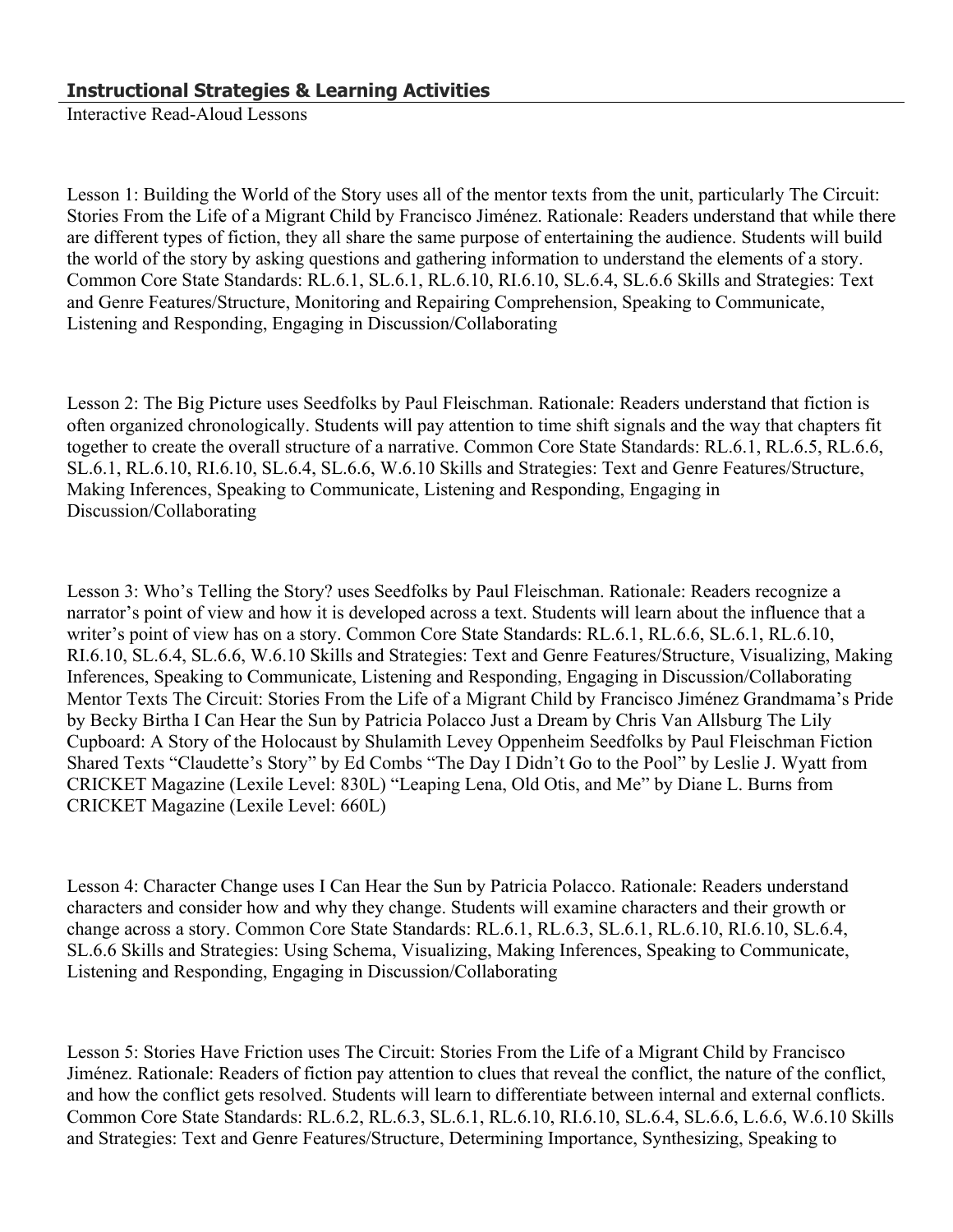## Communicate, Listening and Responding, Engaging in Discussion/Collaborating

Lesson 6: The Power of Setting in Historical Fiction uses Grandmama's Pride by Becky Birtha. Rationale: Readers of historical fiction pay close attention to the setting's influence on the characters and conflict. Students will analyze the relationship between conflict and setting. Common Core State Standards: RL.6.3, RL.6.4, SL.6.1, RL.6.10, RI.6.10, SL.6.4, SL.6.6 Skills and Strategies: Text and Genre Features/Structure, Using Schema, Monitoring and Repairing Comprehension, Speaking to Communicate, Listening and Responding, Engaging in Discussion/Collaborating

Lesson 7: Uncovering Theme and Big Ideas uses Just a Dream by Chris Van Allsburg. Rationale: Readers recognize that stories address larger themes. Students will identify the theme of a story and articulate big ideas that address the theme. Common Core State Standards: RL.6.1, RL.6.2, RL.6.5, SL.6.1, RL.6.10, RI.6.10, SL.6.4, SL.6.6, L.6.6 Skills and Strategies: Making Inferences, Determining Importance, Synthesizing, Speaking to Communicate, Listening and Responding, Engaging in Discussion/Collaborating

Lesson 8: Under a Thematic Umbrella uses The Lily Cupboard: A Story of the Holocaust by Shulamith Levey Oppenheim. Rationale: Readers understand that many stories are connected by common themes. Students will identify these themes and consider how each text addresses them differently. Common Core State Standards: RL.6.1, RL.6.2, SL.6.1, RL.6.10, RI.6.10, SL.6.4, SL.6.6, W.6.10 Skills and Strategies: Making Inferences, Determining Importance, Synthesizing, Speaking to Communicate, Listening and Responding, Engaging in Discussion/Collaborating

Mini-Lessons

Lesson 1: A Reader's Work uses "The Day I Didn't Go to the Pool" by Leslie J. Wyatt from CRICKET Magazine from the Fiction Shared Texts. Rationale: Readers have different jobs at the beginning, middle, and end of a fiction story. Students will focus on building their understanding of the elements of a story at the beginning of the text and developing thinking throughout the text. Common Core State Standards: RL.6.1, RL.6.10, RI.6.10, SL.6.1 Skills and Strategies: Text and Genre Features/Structure, Making Inferences, Monitoring and Repairing Comprehension

Lesson 2: Characters React, Respond, and Change uses Just a Dream by Chris Van Allsburg. Rationale: Readers of fiction analyze character change. Students will describe how characters respond or change as the plot moves toward a resolution. Common Core State Standards: RL.6.1, RL.6.2, RL.6.3, RL.6.10, RI.6.10, SL.6.1 Skills and Strategies: Text and Genre Features/Structure, Making Inferences, Synthesizing

Lesson 3: The Shape of a Story uses The Circuit: Stories From the Life of a Migrant Child by Francisco Jiménez. Rationale: Readers of fiction understand how the plot builds around the conflict. Students will identify key points in the plot structure and identify how much time passes between events. Common Core State Standards: RL.6.3, RL.6.5, RL.6.10, RI.6.10, SL.6.1 Skills and Strategies: Text and Genre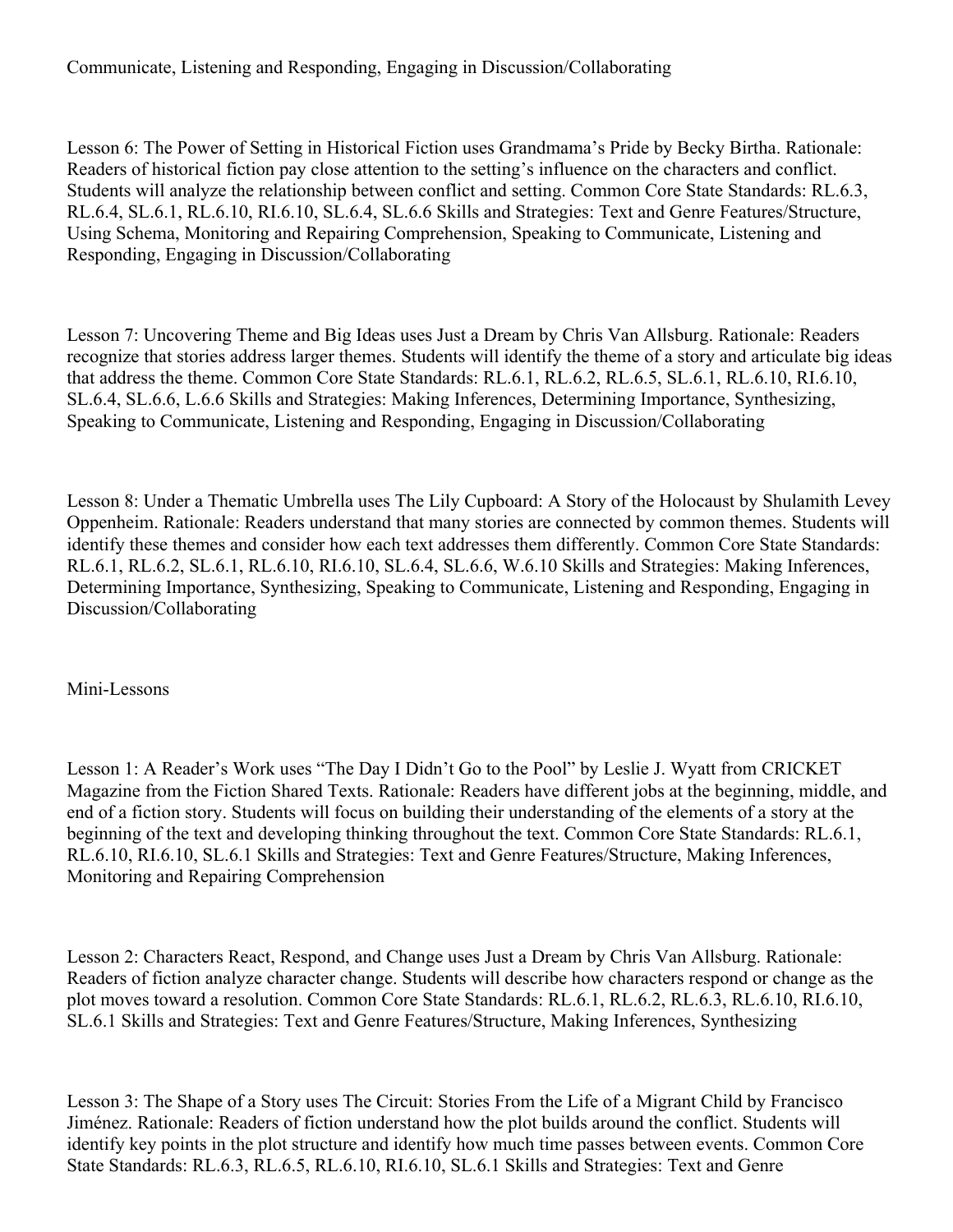Lesson 4: The Power of Rereading uses The Circuit: Stories From the Life of a Migrant Child by Francisco Jiménez and The Lily Cupboard: A Story of the Holocaust by Shulamith Levey Oppenheim. Rationale: Effective readers reread texts to deepen their understanding and thinking. Students will do close readings of stories to examine symbols. Common Core State Standards: RL.6.1, RL.6.5, RL.6.10, RI.6.10, SL.6.1 Skills and Strategies: Making Inferences, Synthesizing, Monitoring and Repairing Comprehension

Lesson 5: Understanding Characters in Historical Fiction uses The Lily Cupboard: A Story of the Holocaust by Shulamith Levey Oppenheim. Rationale: Readers of historical fiction understand character development and characters' impact on the story. Students will identify the main character as a hero or a bystander. Common Core State Standards: RL.6.1, RL.6.3, RL.6.10, RI.6.10, SL.6.1, W.6.10 Skills and Strategies: Making Inferences, Synthesizing

Lesson 6: Dealing With Difficulty uses The Circuit: Stories From the Life of a Migrant Child by Francisco Jiménez. Rationale: Readers of fiction anticipate different challenges in texts. Students will identify challenges within a text and use strategies to tackle confusion. Common Core State Standards: RL.6.4, RL.6.5, L.6.4, L.6.5, RL.6.10, RI.6.10, SL.6.1 Skills and Strategies: Text and Genre Features/Structure, Using Schema, Monitoring and Repairing Comprehension, Finding Word Meaning (Vocabulary)

Lesson 7: Capturing Mood and Tone uses I Can Hear the Sun by Patricia Polacco. Rationale: Readers of fiction consider point of view and how it affects the story. Students will identify the author's point of view and determine how it affects the tone and mood of the story. Common Core State Standards: RL.6.2, RL.6.4, RL.6.6, RL.6.10, RI.6.10, SL.6.1, L.6.6 Skills and Strategies: Making Inferences, Synthesizing

Lesson 8: Dramatic Reading uses "Claudette's Story" by Ed Combs from the Fiction Shared Texts. Rationale: Readers have knowledge and strategies to enjoy stories in a variety of forms. Students will understand the elements of a drama to experience and understand a play. Common Core State Standards: RL.6.3, RL.6.1, RL.6.10, RI.6.10, SL.6.1, L.6.6 Skills and Strategies: Text and Genre Features/Structure, Making Inferences, Determining Importance

Lesson 9: Comparing Two Forms uses Grandmama's Pride by Becky Birtha and "Claudette's Story" by Ed Combs from the Fiction Shared Texts. Rationale: Readers of fiction analyze and compare different forms of fiction. Students will compare stories in different forms to examine their approaches to similar topics. Common Core State Standards: RL.6.5, RL.6.7, RL.6.9, RL.6.1, RL.6.10, RI.6.10, SL.6.1, W.6.10 Skills and Strategies: Text and Genre Features/Structure, Synthesizing

Lesson 10: Asking Critical Questions uses all of the texts from the unit, particularly Seedfolks by Paul Fleischman. Rationale: Readers ask critical questions to help them think deeply about texts. Students will reflect on a powerful mentor text and consider how it affects their thinking. Common Core State Standards: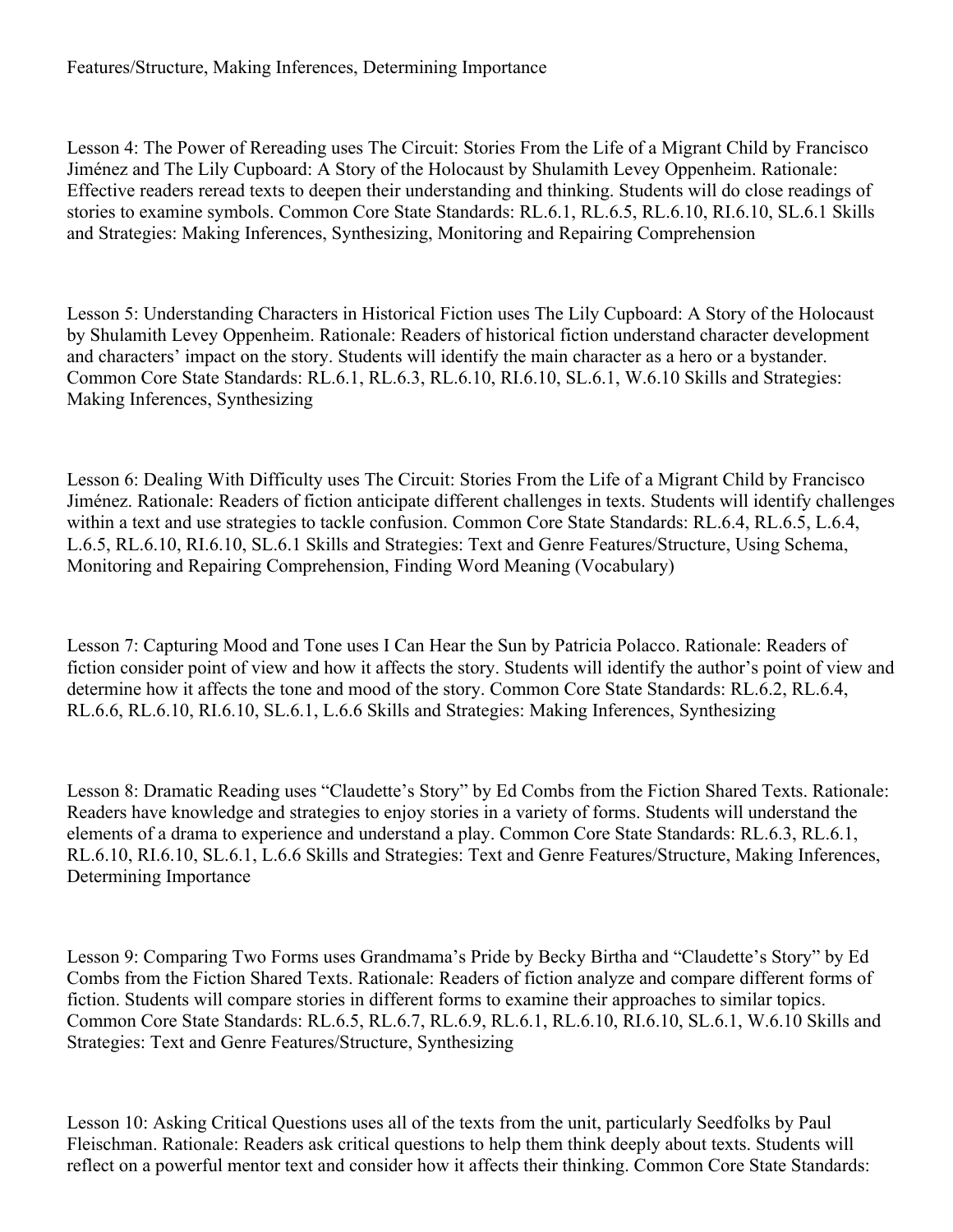RL.6.1, RL.6.2, RL.6.10, SL.6.1, W.6.10 Skills and Strategies: Making Inferences, Determining Importance, Synthesizing Summative Assessment Students will read the stories "Emergency on the Mountain" by Kerry McGee and "Danger on Thin Ice" by Diane Bailey Frook from Highlights in order to answer selected and constructed response questions.

## **Integration of Career Readiness, Life Literacies and Key Skills**

| TECH.9.4.8.DC        | Digital Citizenship                                                                                                                                               |
|----------------------|-------------------------------------------------------------------------------------------------------------------------------------------------------------------|
|                      | An individual's strengths, lifestyle goals, choices, and interests affect employment and<br>income.                                                               |
| TECH.9.4.8.DC.4      | Explain how information shared digitally is public and can be searched, copied, and<br>potentially seen by public audiences.                                      |
| WRK.9.2.8.CAP.3      | Explain how career choices, educational choices, skills, economic conditions, and personal<br>behavior affect income.                                             |
| TECH.9.4.8.DC.5      | Manage digital identity and practice positive online behavior to avoid inappropriate forms<br>of self-disclosure.                                                 |
| WRK.9.2.8.CAP.4      | Explain how an individual's online behavior (e.g., social networking, photo exchanges,<br>video postings) may impact opportunities for employment or advancement. |
| <b>WRK.9.2.8.CAP</b> | <b>Career Awareness and Planning</b>                                                                                                                              |
|                      | Detailed examples exist to illustrate crediting others when incorporating their digital<br>artifacts in one's own work.                                           |
| TECH.9.4.8.DC.2      | Provide appropriate citation and attribution elements when creating media products (e.g.,<br>$W.6.8$ ).                                                           |
| TECH.9.4.8.DC.1      | Analyze the resource citations in online materials for proper use.                                                                                                |

#### **Technology Integration**

Students will interact with the lesson through the Smartboard. Students will generate digital projects to document understanding.

| <b>TECH.8.1.5</b> | Educational Technology: All students will use digital tools to access, manage, evaluate, and<br>synthesize information in order to solve problems individually and collaborate and to<br>create and communicate knowledge. |
|-------------------|----------------------------------------------------------------------------------------------------------------------------------------------------------------------------------------------------------------------------|
| TECH.8.1.5.A.2    | Format a document using a word processing application to enhance text and include<br>graphics, symbols and/or pictures.                                                                                                    |
| TECH.8.1.5.A.1    | Select and use the appropriate digital tools and resources to accomplish a variety of tasks<br>including solving problems.                                                                                                 |
| TECH.8.1.5.A.CS2  | Select and use applications effectively and productively.                                                                                                                                                                  |
| TECH.8.1.5.D.CS1  | Advocate and practice safe, legal, and responsible use of information and technology.                                                                                                                                      |

# **Interdisciplinary Connections**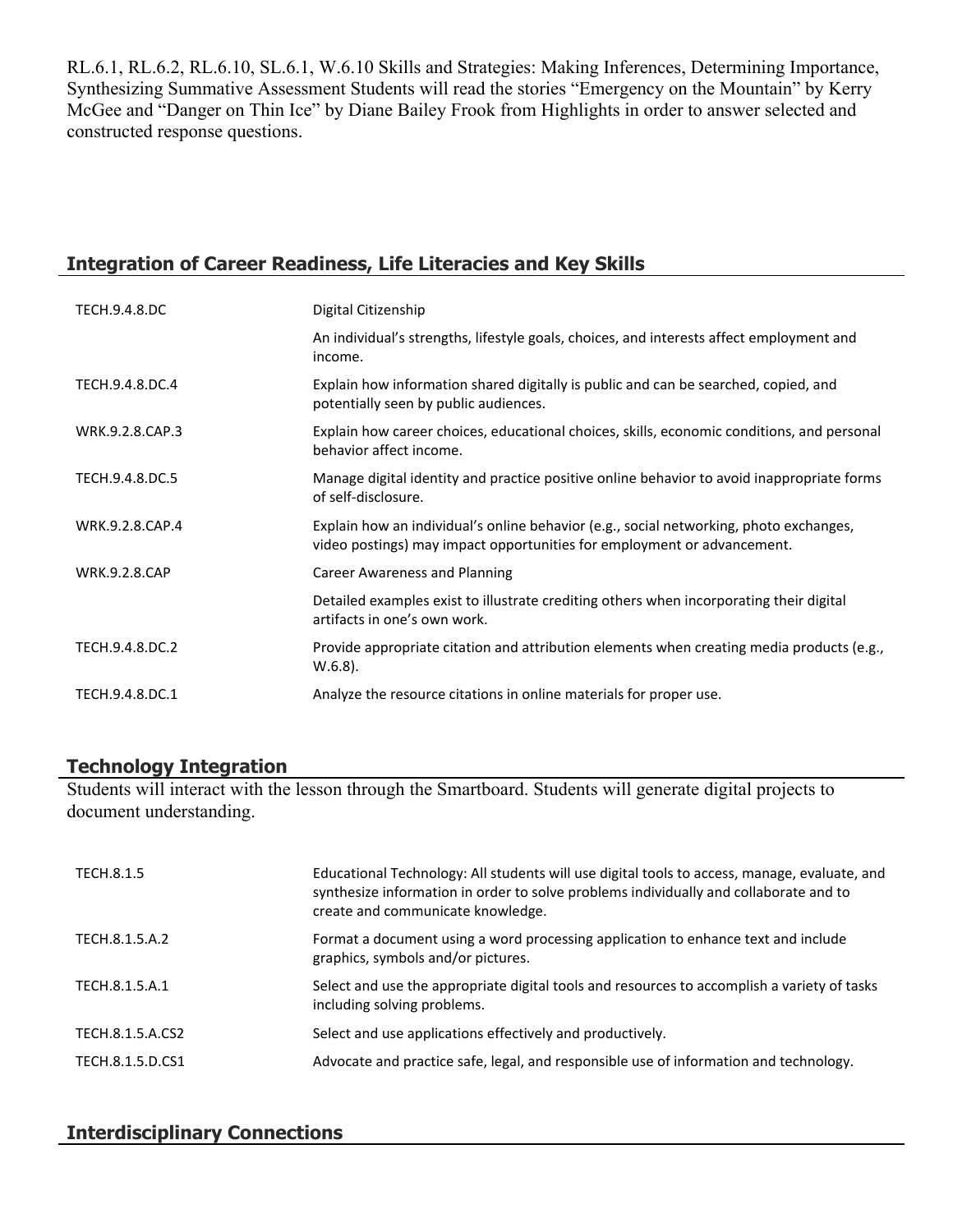Various disciplines will be explored through group texts and individual leveled, choice texts.

## **Differentiation**

- Understand that gifted students, just like all students, come to school to learn and be challenged.
- Pre-assess your students. Find out their areas of strength as well as those areas you may need to address before students move on.
- Consider grouping gifted students together for at least part of the school day.
- Plan for differentiation. Consider pre-assessments, extension activities, and compacting the curriculum.
- Use phrases like "You've shown you don't need more practice" or "You need more practice" instead of words like "qualify" or "eligible" when referring to extension work.
- Encourage high-ability students to take on challenges. Because they're often used to getting good grades, gifted students may be risk averse.
- **Definitions of Differentiation Components**:
	- o Content the specific information that is to be taught in the lesson/unit/course of instruction.
	- o Process how the student will acquire the content information.
	- o Product how the student will demonstrate understanding of the content.
	- o Learning Environment the environment where learning is taking place including physical location and/or student grouping

## **Differentiation occurring in this unit:**

Students will have access to leveled libraries of a variety of texts and be able to choose based on interest.

# **Modifications & Accommodations**

Refer to QSAC EXCEL SMALL SPED ACCOMMOCATIONS spreadsheet in this discipline.

#### **Modifications and Accommodations used in this unit:**

IEP and 504 accommodations will be utilized.

## **Benchmark Assessments**

**Benchmark Assessments** are given periodically (e.g., at the end of every quarter or as frequently as once per month) throughout a school year to establish baseline achievement data and measure progress toward a standard or set of academic standards and goals.

#### **Schoolwide Benchmark assessments:**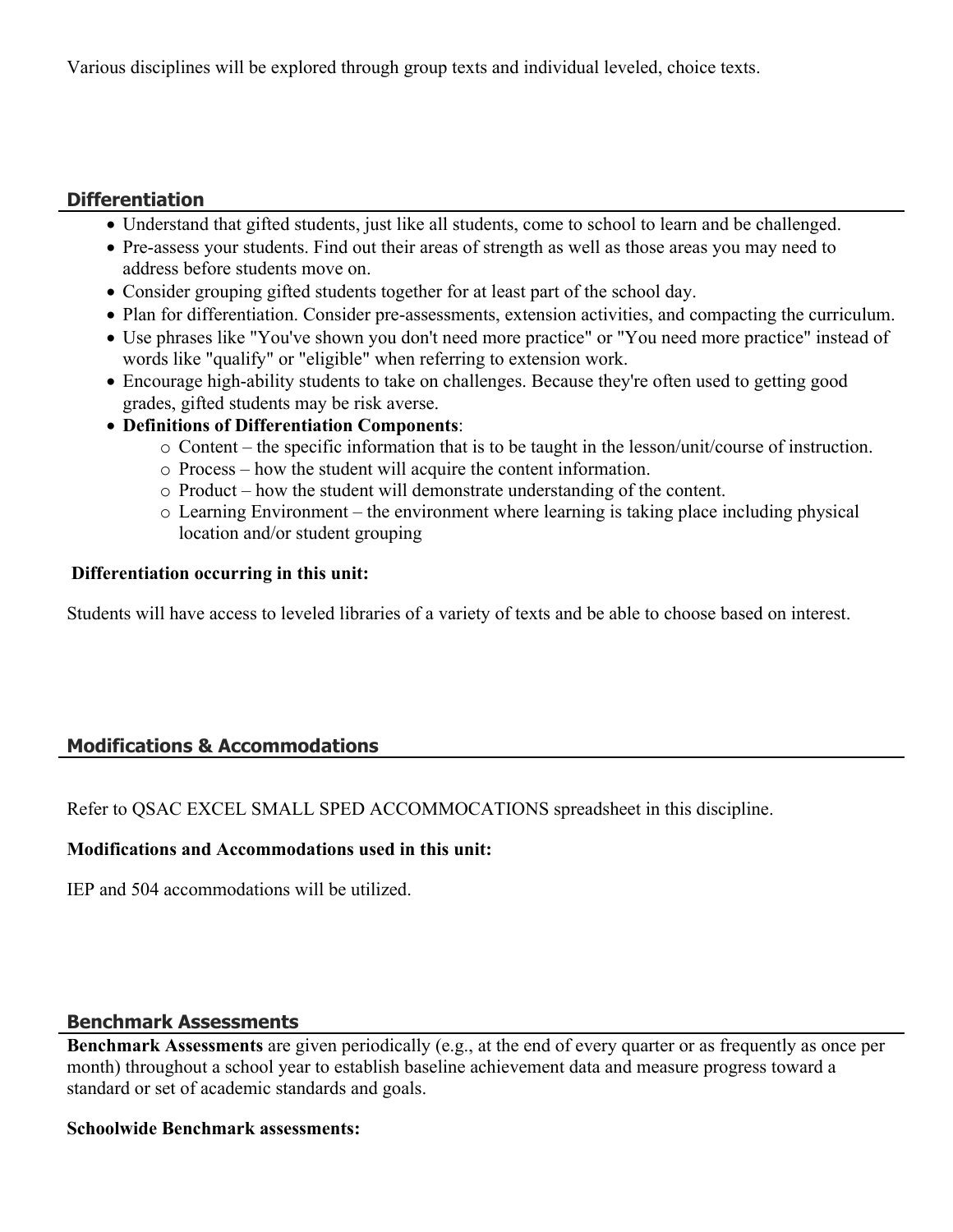Aimsweb benchmarks 3X a year

Linkit Benchmarks 3X a year

#### **Additional Benchmarks used in this unit:**

Aimsweb

Writing Samples

Linkit testing 3 times a year.

#### **Formative Assessments**

Assessment allows both instructor and student to monitor progress towards achieving learning objectives, and can be approached in a variety of ways. **Formative assessment** refers to tools that identify misconceptions, struggles, and learning gaps along the way and assess how to close those gaps. It includes effective tools for helping to shape learning, and can even bolster students' abilities to take ownership of their learning when they understand that the goal is to improve learning, not apply final marks (Trumbull and Lash, 2013). It can include students assessing themselves, peers, or even the instructor, through writing, quizzes, conversation, and more. In short, formative assessment occurs throughout a class or course, and seeks to improve student achievement of learning objectives through approaches that can support specific student needs (Theal and Franklin, 2010, p. 151).

#### **Formative Assessments used in this unit:**

**Discussion** 

Teacher observation

worksheets

projects

teacher made tests

## **Summative Assessments**

**Summative assessments** evaluate student learning, knowledge, proficiency, or success at the conclusion of an instructional period, like a unit, course, or program. Summative assessments are almost always formally graded and often heavily weighted (though they do not need to be). Summative assessment can be used to great effect in conjunction and alignment with formative assessment, and instructors can consider a variety of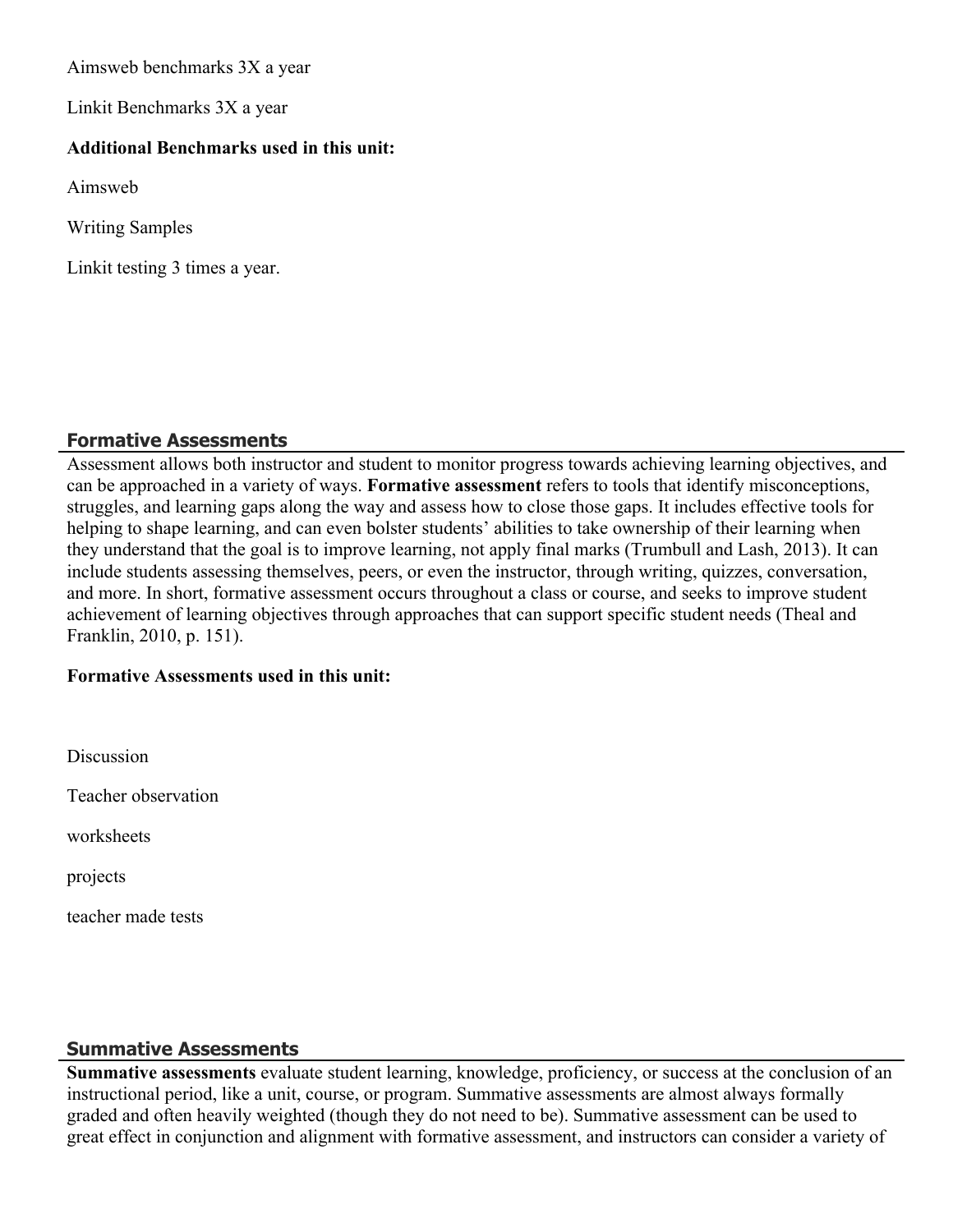ways to combine these approaches.

#### **Summative assessments for this unit:**

Unit assessments

#### **Instructional Materials**

Instructional material with the Schoolwide, Inc. unit,

#### Mentor texts

The Circuit:Stories From the Life of a Migrant Child by Francisco Jiménez Grandmama's Pride by Becky Birtha I Can Hear the Sun by Patricia Polacco Just a Dream by Chris Van Allsburg The Lily Cupboard: A Story of the Holocaust by Shulamith Levey Oppenheim Seedfolks by Paul Fleischman Fiction Shared Texts "Claudette's Story" by Ed Combs "The Day I Didn't Go to the Pool" by Leslie J. Wyatt from CRICKET Magazine (Lexile Level: 830L) "Leaping Lena, Old Otis, and Me" by Diane L. Burns from CRICKET Magazine (Lexile Level: 660L)

| <b>Standards</b> |                                                                                                                                                                                                                    |
|------------------|--------------------------------------------------------------------------------------------------------------------------------------------------------------------------------------------------------------------|
| LA.RI.6.10       | By the end of the year read and comprehend literary nonfiction at grade level text-<br>complexity or above, with scaffolding as needed.                                                                            |
| LA.SL.6.6        | Adapt speech to a variety of contexts and tasks, demonstrating command of formal<br>English when indicated or appropriate.                                                                                         |
| LA.L.6.6         | Acquire and use accurately grade-appropriate general academic and domain-specific<br>words and phrases; gather vocabulary knowledge when considering a word or phrase<br>important to comprehension or expression. |
| LA.RL.6.1        | Cite textual evidence and make relevant connections to support analysis of what the text<br>says explicitly as well as inferences drawn from the text.                                                             |
| LA.RL.6.2        | Determine a theme or central idea of a text and how it is conveyed through particular<br>details; provide a summary of the text distinct from personal opinions or judgments.                                      |
| LA.RL.6.3        | Describe how a particular story's or drama's plot unfolds in a series of episodes as well as<br>how the characters respond or change as the plot moves toward a resolution.                                        |
| LA.RL.6.4        | Determine the meaning of words and phrases as they are used in a text, including<br>figurative and connotative meanings; analyze the impact of a specific word choice on<br>meaning and tone.                      |
| LA.RL.6.5        | Analyze how a particular sentence, chapter, scene, or stanza fits into the overall structure<br>of a text and contributes to the development of the theme, setting, or plot.                                       |
| LA.RL.6.6        | Explain how an author develops the point of view of the narrator or speaker in a text.                                                                                                                             |
| LA.RL.6.7        | Compare and contrast the experience of reading a story, drama, or poem to listening to or                                                                                                                          |
|                  |                                                                                                                                                                                                                    |